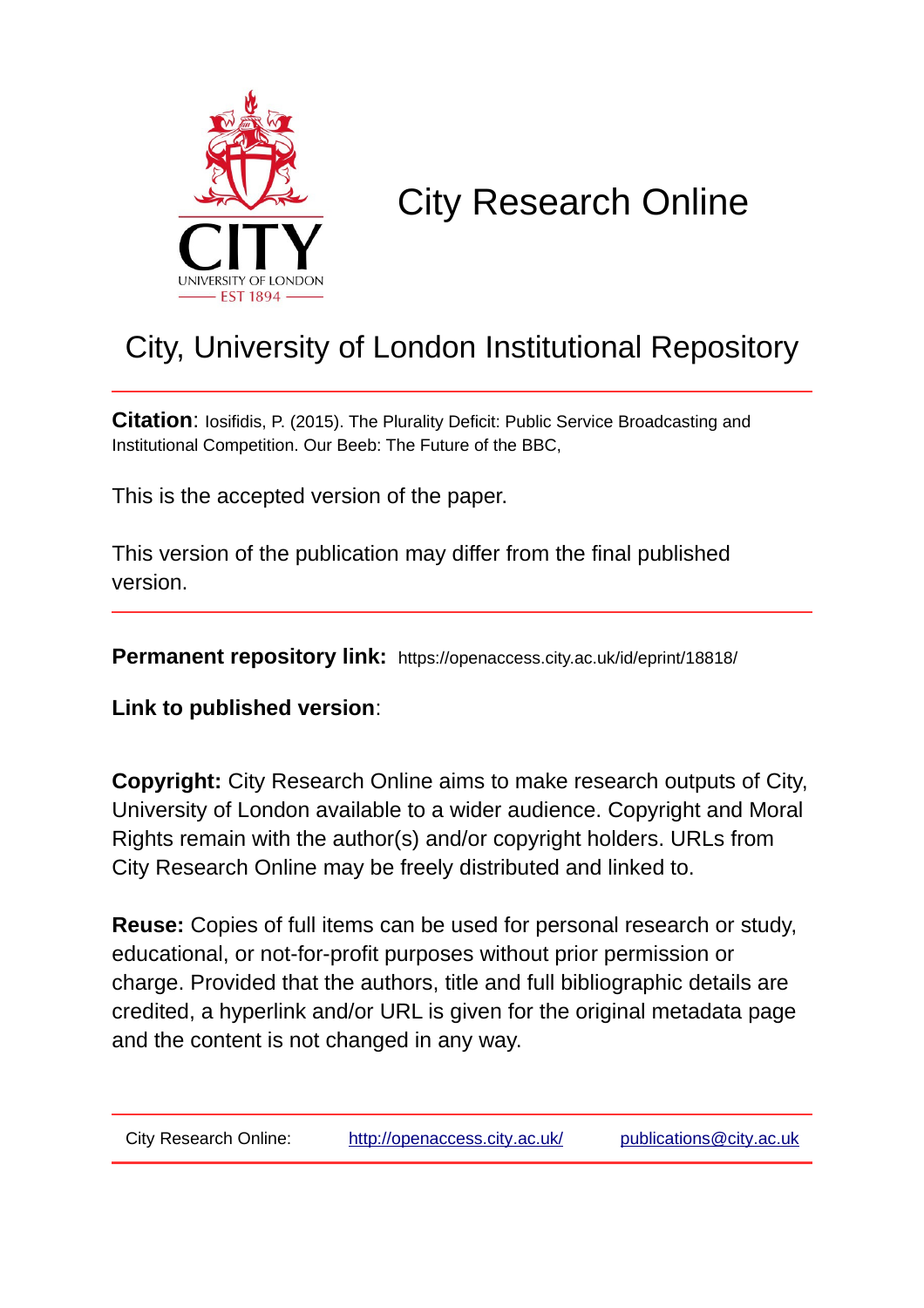Prof Petros Iosifidis

City, University of London

E-mail: [P.Iosifidis@city.ac.uk](mailto:P.Iosifidis@city.ac.uk)

Web Page:<https://www.city.ac.uk/people/academics/petros-iosifidis>

Title of article: "The plurality deficit: public service broadcasting and institutional competition"

Published in *Open Democracy*, 21 April 2015 [\(https://www.opendemocracy.net/ourbeeb/petros-iosifidis/plurality-deficit-public-service](https://www.opendemocracy.net/ourbeeb/petros-iosifidis/plurality-deficit-public-service-broadcasting-and-institutional-competition)[broadcasting-and-institutional-competition\)](https://www.opendemocracy.net/ourbeeb/petros-iosifidis/plurality-deficit-public-service-broadcasting-and-institutional-competition)

Technological change and digital uptake have brought a large amount of audiovisual content to people, including content which exhibits public service purposes and characteristics. There is continued demand for PSB, although the ways in which people access and consume PSB content may change as existing broadcasting institutions compete with new players in the delivery of PS programming. Is institutional competition the answer? This paper argues that there are diverse points of view, but two things are certain: first, the market alone is unlikely to provide plurality in the ownership, commissioning, editorial and production of public service content. Second, institutional competition for PS provision risks becoming unacceptable if this implies a weaker BBC, which remains Britain's most powerful global brand and the most trusted source globally. The paper also notes that the vigorous UK debate on PS plurality of institutions and plurality of funding has not so far featured in European discussions.

In the UK, in January 2009 Ofcom (2009) published its final statement of a longrunning Public Service Broadcasting (PSB) review, titled 'Putting Viewers First', setting out recommendations for the future of PSB. The Ofcom review identified a number of challenges and opportunities concerning the PSB system, including: the transition from analogue to digital; that audiences value Public Service (PS) content and they want it sustained; and they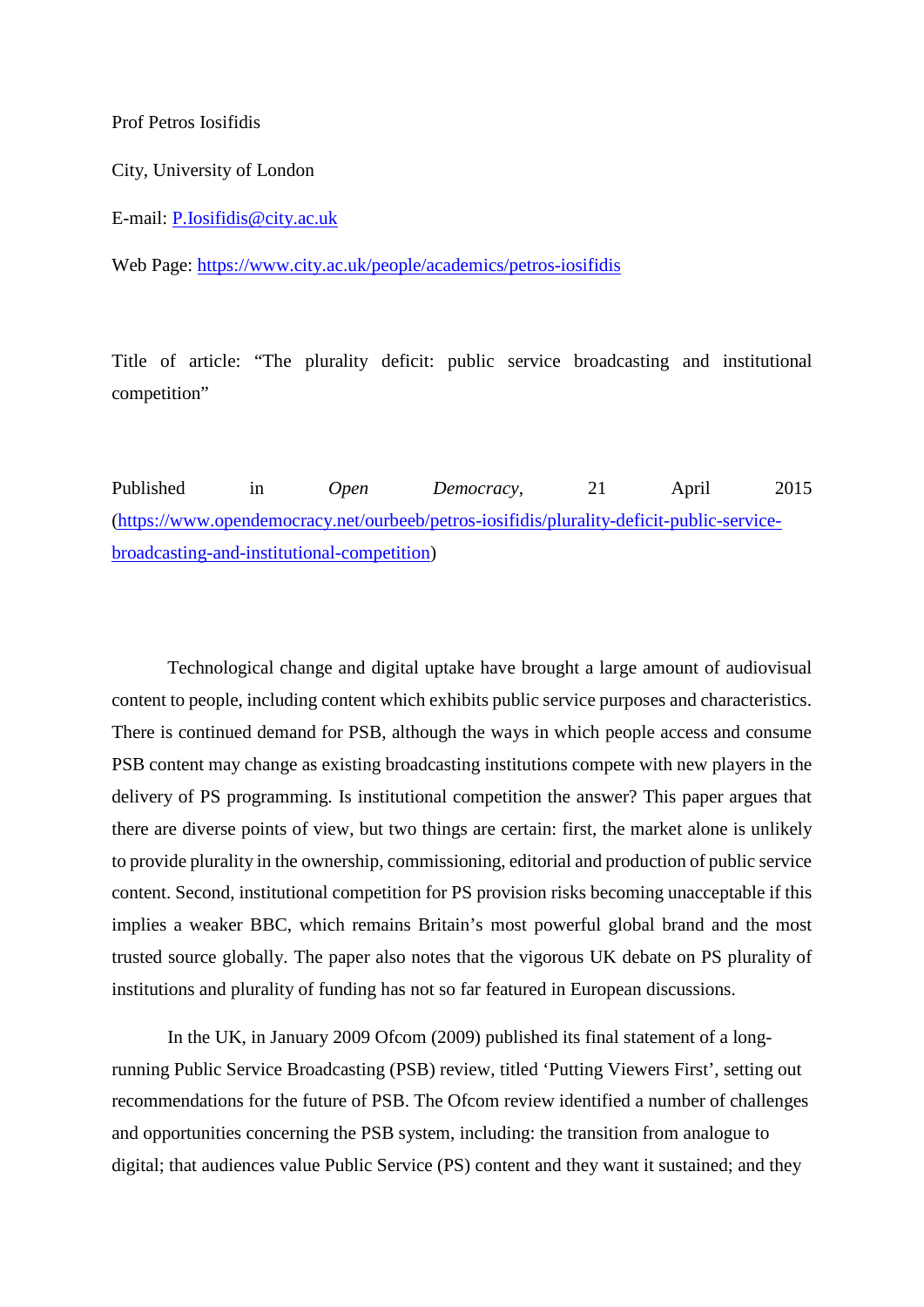want choice beyond the BBC. Having considered that the public continues to value the benefits of PSB and that plurality (defined as competition in the provision of public service content) is critically important, Ofcom's main recommendations to government were to: maintain the BBC's role and funding at the heart of the system; free-up ITV plc and Channel 5 as commercial networks with a limited PS commitment; create a strong, alternative PS voice to BBC with C5C at its heart. It can be seen that propositions include 'institutional' competition for PS provision to end the BBC's near monopoly in the area, competition in the provision of PS programming, and 'contestable' funding (that is, income top-sliced from the licence fee) (see Iosifidis, 2010). In its third review of PSB in December 2014, Ofcom stated that the PSB institutions (BBC, C4C, ITV plc, STV Group plc, UTV Media plc, S4C and Channel 5) remain strong, but it confirmed that there have been declines in programme spend, output and viewing. Specifically, the PSBs continue to account for the bulk of investment in first-run non-sport UK content with around 85% in 2013, but there has been a substantial fall in spend on all programmes, and investment in new first-run UK originations is substantially down, with a 17.3% real-terms decline in programme spend by the PSBs.

Is institutional competition the answer to the 'plurality deficit'? Institutional competition refers to the situation where we have more than one PSB to deliver PS purposes. The basic idea of establishing competition to the BBC and to avoid the country being left with just one PSB has been on the agenda for quite some time. It appears a valid proposition in view of an emerging deficit in the provision of public service broadcasting in the fully digital era, characterized by pressure of audience fragmentation, pressure of alternative media, and pressure of advertising revenues. But visualizing C4C, alongside the BBC, as the main source of UK-wide competition and plurality in the provision of PS content is risky. It only makes sense if there is assurance that the advertising-funded broadcaster can deliver quality and diverse programming genres with edginess and can survive financially without public funding given the declining advertising revenue. The other option is that public money could be distributed more widely and TV licence fee income could be made available to providers other than the BBC on a contestable basis. In return the recipients of a portion of the licence fee (in this case C4C) should enhance their PS output.

It is obvious that the argument about 'contestability of institutions' implies 'contestability of funding' too and therefore proposes an end to the integrity of the licence fee as an exclusive resource for the BBC. Top-slicing is the option of distributing public funding (typically licence fee income) to more than one broadcaster in order to ensure plurality in the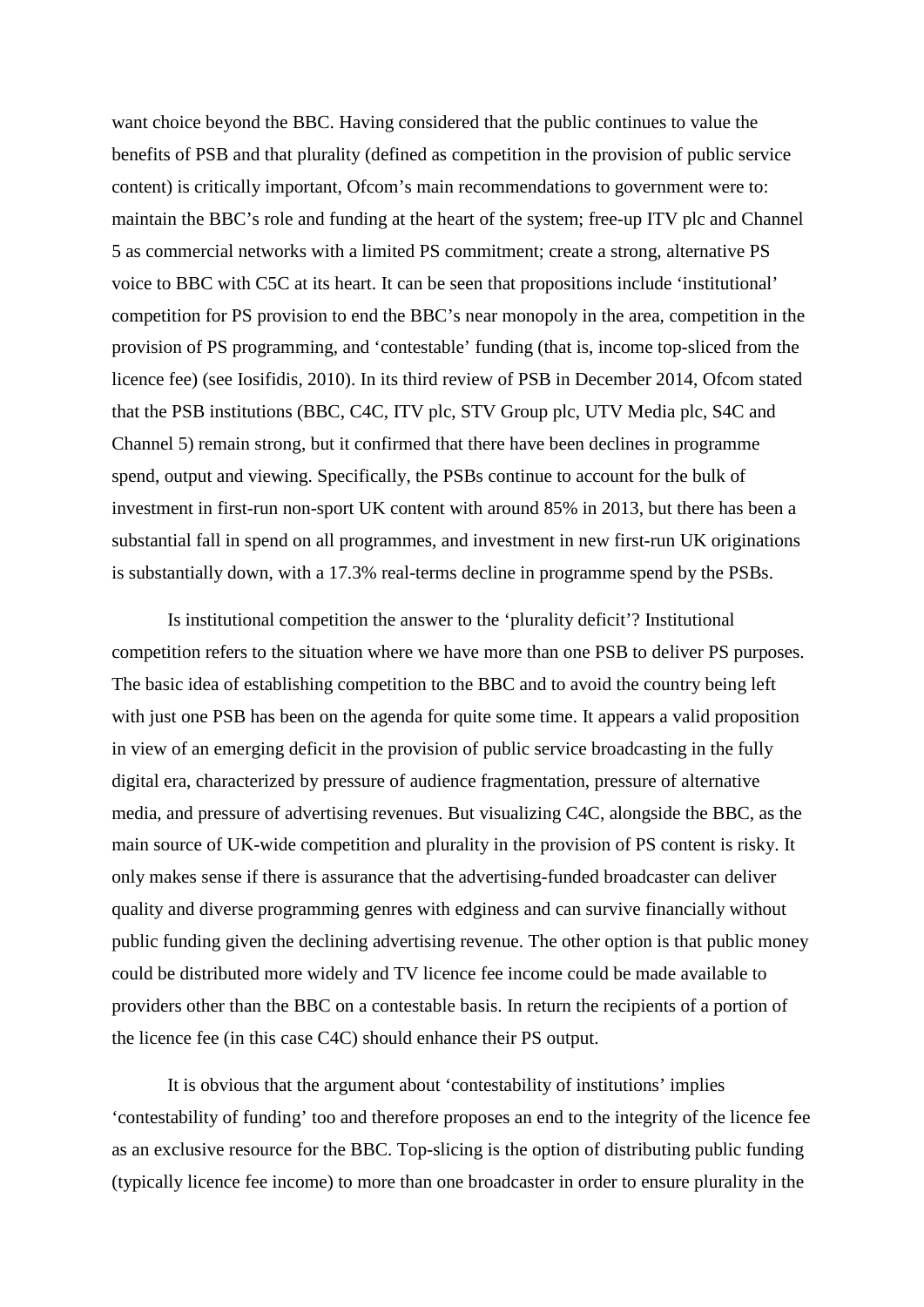provision of PS content. Top-slicing certainly presents a very fundamental change in the ecology of PSB and in particular in the clear relationship between the BBC and the licence fee. There are two issues here. First, would the BBC deliver public purposes with less money? Would it be a good idea to weaken the BBC's ability to deliver PSB mission in order to enable other broadcasters to deliver theirs? The answer is no. Ofcom (2014) itself notes that the BBC's licence fee income has fallen by around six per cent in real terms over its review period from 2008 to 2013. While the BBC has responded well through delivering very significant efficiency savings over this time, significant savings have had to come from actual cuts to content. Second, would the BBC continue being independent if it was drained of resources? Barnett (2009) claims that the core of the BBC's success has been a single, uncomplicated instrument of funding which has provided financial stability, democratic accountability and independence of political interference and argues that the introduction of top-slicing will affect the independence of the BBC by legitimizing political intervention. There are surely lessons here about the connections between transparency of funding, accountability to audiences and PSB independence. One only needs to take a look at the PSB systems of France, Spain and Italy.

The issue that the digital switchover and the intensified competition that accompanies it forces commercial PSBs to water down or give up their PS remit is certainly true in France where PS plurality is hard to keep going, particularly as provision increases generally across television and audiences fragment. The PS television sector is in very poor shape and is reeling from former President Sarkozy's decision to take advertising away from PS channels, leaving France Télévisions to rely more on the licence fee but with significantly less resources. In Spain commercial channels have no PS obligations and the main concern is to ensure that public broadcaster RTVE really provides a PS output since for the last decade has been commercialized and plagued by chronic debt. Traditionally, it does not receive a licence fee but instead it depends on commercial income and state grants. Funding through these means rather than a licence fee is insufficient to cover its operational costs and meanwhile jeopardizes its independence. A 2009 law introduced a prohibition on advertising and by way of compensation RTVE receives additional public funding generated from a tax on the revenues of commercial channels and electronic communications operators, and also a share of the existing levy on radio spectrum. It remains to be seen if this change will impact on RTVE's independence. Likewise in Italy non-PSBs are not obligated to provide PS content. Likewise in Italy non-PSBs are not obligated to provide PS content. Public broadcaster RAI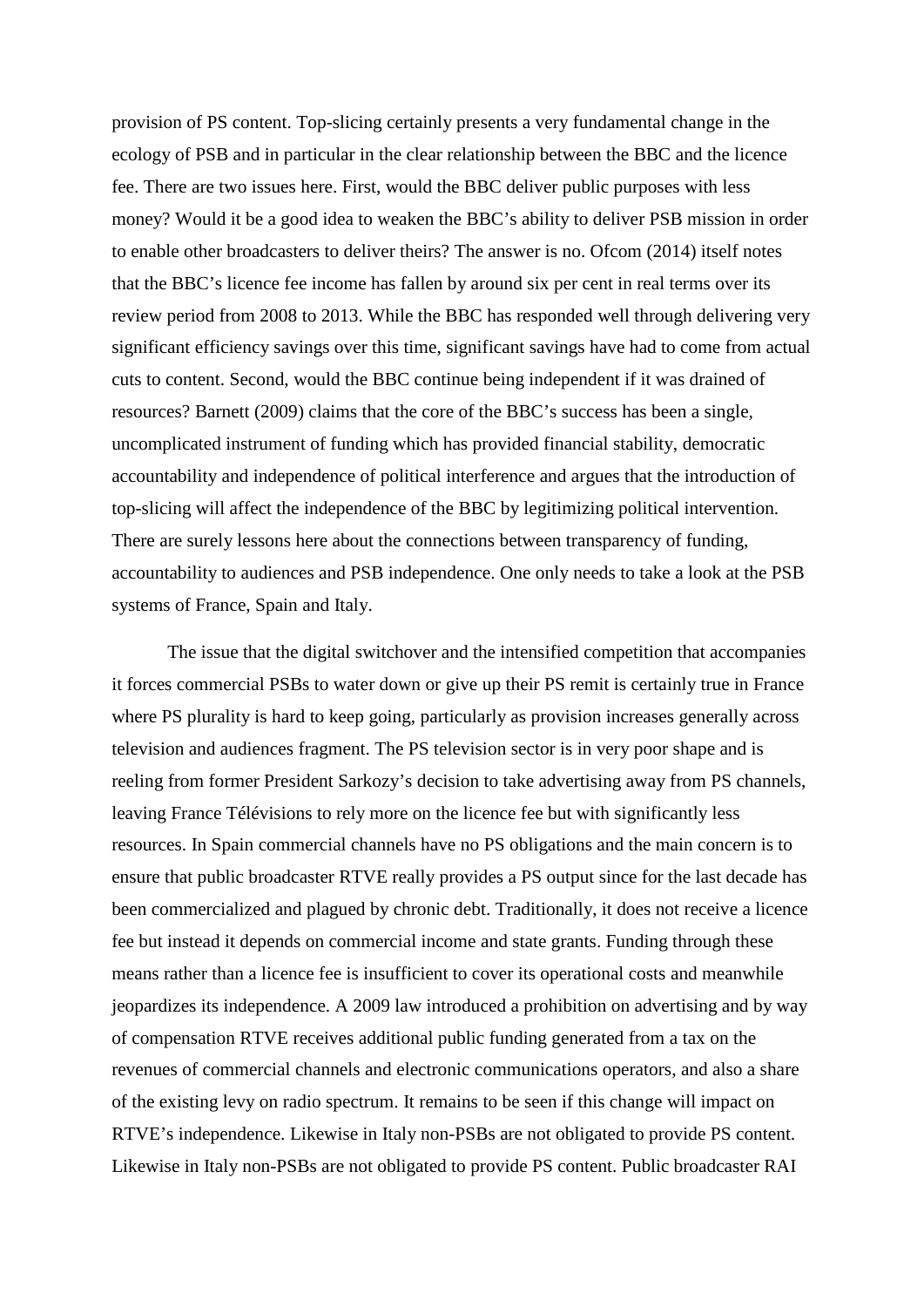has diminished PS responsibilities (there is a provision that RAI's two main channels be privatized and the third to remain as the only publicly funded channel), without however expanding its PS obligations to other players. In 2014 Italian Prime Minister Renzi set up a committee to initiate changes to RAI inn order to enhance content quality and provide more cultural output.

Overall, there is little evidence in Europe to support the UK government's idea of setting up a competing body to offer programmes with a PS content. Although there is evidence of a decline in the range of PS output offered by European PSBs, either due to licence fee funding limits or due to competition for dwindling advertising revenues, there is no similarity to the UK policy development elsewhere in Europe. As I argued elsewhere, European countries have mainly opted for providing pluralism within the PSB, rather than between different providers. PSB is still primarily defined in terms of internal pluralism in most locations (Iosifidis, 2010).

## **References**

Barnett, S. (2009) Response to the DCMS consultation paper *Sustainable independent and impartial news in the nations, locally and in the regions*.

Iosifidis, P. (2010) 'Plurality of Public Service Provision in the UK and Beyond**',** in *Interactions: Studies in Communication & Culture*, 1(2): 253-67.

Ofcom (2009), *Second Public Service Broadcasting Review, Phase Two: Putting Viewers First,* London: Chambridge Come Chambridge Come Chambridge Chambridge Chambridge Chambridge Chambridge Chambridge Chambridge Chambridge Chambridge Chambridge Chambridge Chambridge Chambridge Chambridge Chambridge Chambridge Chambr [http://stakeholders.ofcom.org.uk/binaries/consultations/psb2\\_phase2/statement/psb2statement](http://stakeholders.ofcom.org.uk/binaries/consultations/psb2_phase2/statement/psb2statement.pdf) [.pdf.](http://stakeholders.ofcom.org.uk/binaries/consultations/psb2_phase2/statement/psb2statement.pdf)

Ofcom (2014), *Third review of public service broadcasting, Public Service Content in a Connected Society*, London: Ofcom. At [http://stakeholders.ofcom.org.uk/binaries/consultations/psb-review-3/summary/PSBR-3.pdf.](http://stakeholders.ofcom.org.uk/binaries/consultations/psb-review-3/summary/PSBR-3.pdf)